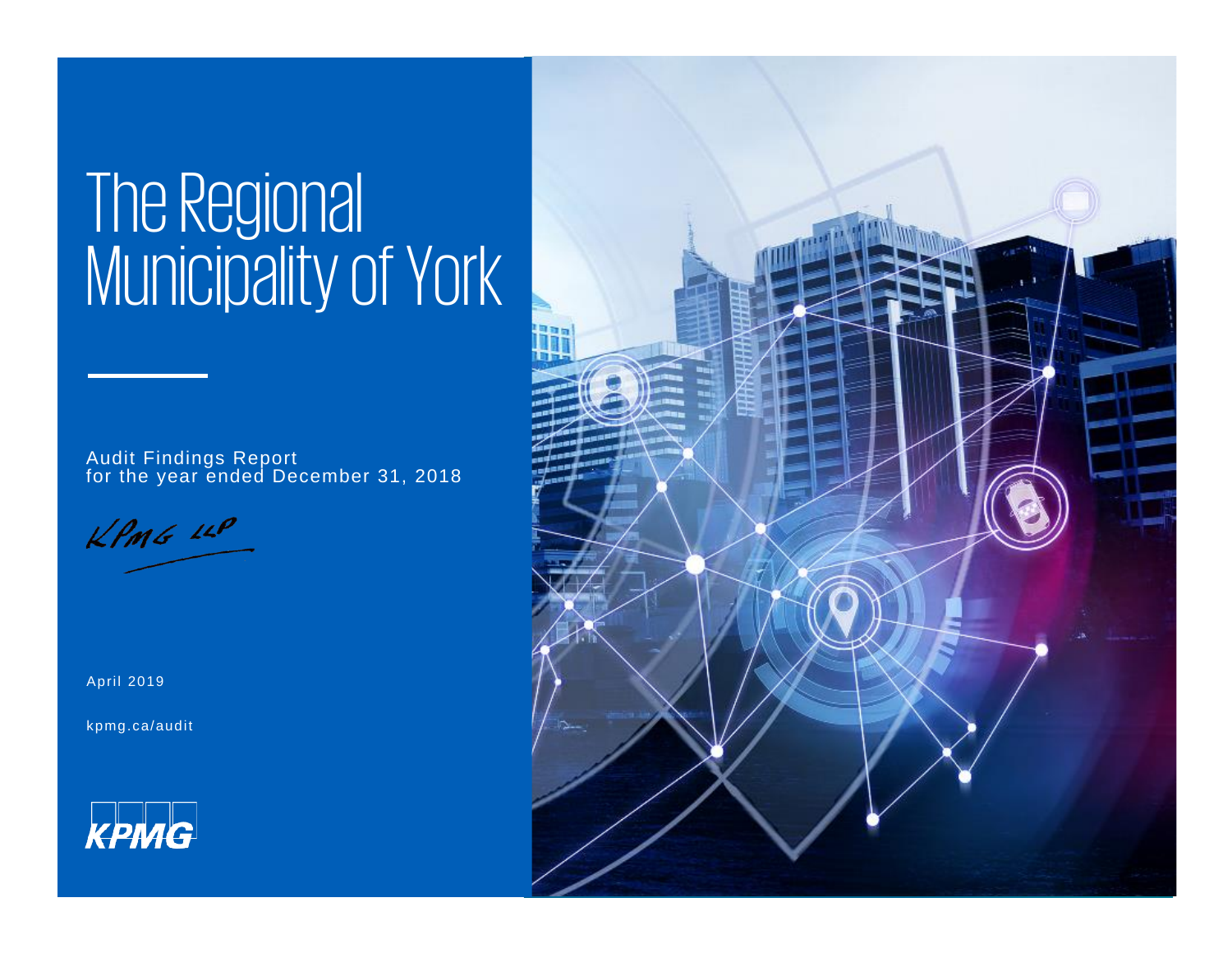# Table of contents

| <b>EXECUTIVE SUMMARY</b>                               |    |
|--------------------------------------------------------|----|
| <b>AUDIT RISKS AND RESULTS</b>                         | 4  |
| <b>CRITICAL ACCOUNTING ESTIMATES</b>                   | 8  |
| <b>TECHNOLOGY IN THE AUDIT</b>                         | 11 |
| SIGNIFICANT ACCOUNTING POLICIES AND PRACTICES          | 12 |
| <b>FINANCIAL STATEMENT PRESENTATION AND DISCLOSURE</b> | 14 |
| <b>ADJUSTMENTS AND DIFFERENCES</b>                     | 15 |
| <b>CURRENT DEVELOPMENTS AND AUDIT TRENDS</b>           | 16 |
| <b>APPENDICES</b>                                      | 18 |



**The contacts at KPMG in connection with this report are:** 

**Kevin Travers Lead Audit Engagement Partner Tel: 416-228-7004 ktravers@kpmg.ca**

**Nicole Hately Audit Manager Tel: 416-549-7908 nhately@kpmg.ca**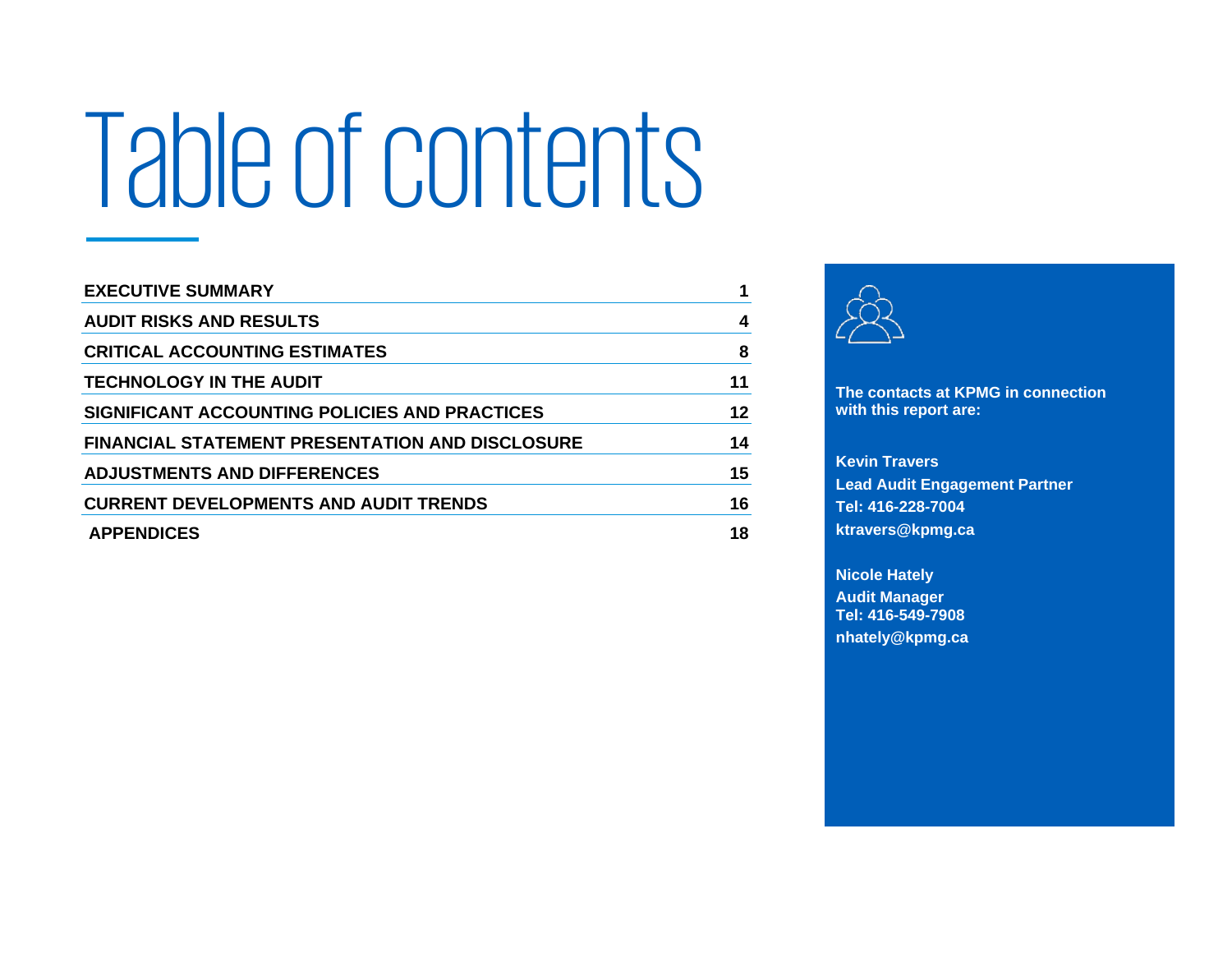<span id="page-2-0"></span>



The purpose of this Audit Findings Report is to assist you, as a member of the Audit Committee, in your review of the results of our audit of the consolidated financial statements of the Regional Municipality of York as at and for the year ended December 31, 2018.

This Audit Findings Report builds on the Audit Plan we presented to the Audit Committee.



### **Changes from the Audit Plan**

There have been no significant changes regarding our audit from the Audit Planning Report previously presented to you.



#### **Finalizing the audit**

As of April 30, 2019, we have completed the audit of the consolidated financial statements and received evidence of approval of the consolidated financial statements from the Region's Commissioner of Finance (individual delegated authority to approve the consolidated financial statements). We have also extended our subsequent event procedures up to our auditor's report date.

Our audit report is dated the same as the date of approval of the consolidated financial statements by the Region's Commissioner of Finance on April 30, 2019.

\*This Audit Findings Report should not be used for any other purpose or by anyone other than the Audit Committee. KPMG shall have no responsibility or liability for loss or damages or claims, if any, to or by any third party as this Audit Findings Report has not been prepared for, and is not intended for, and should not be used by, any third party or for any other purpose.

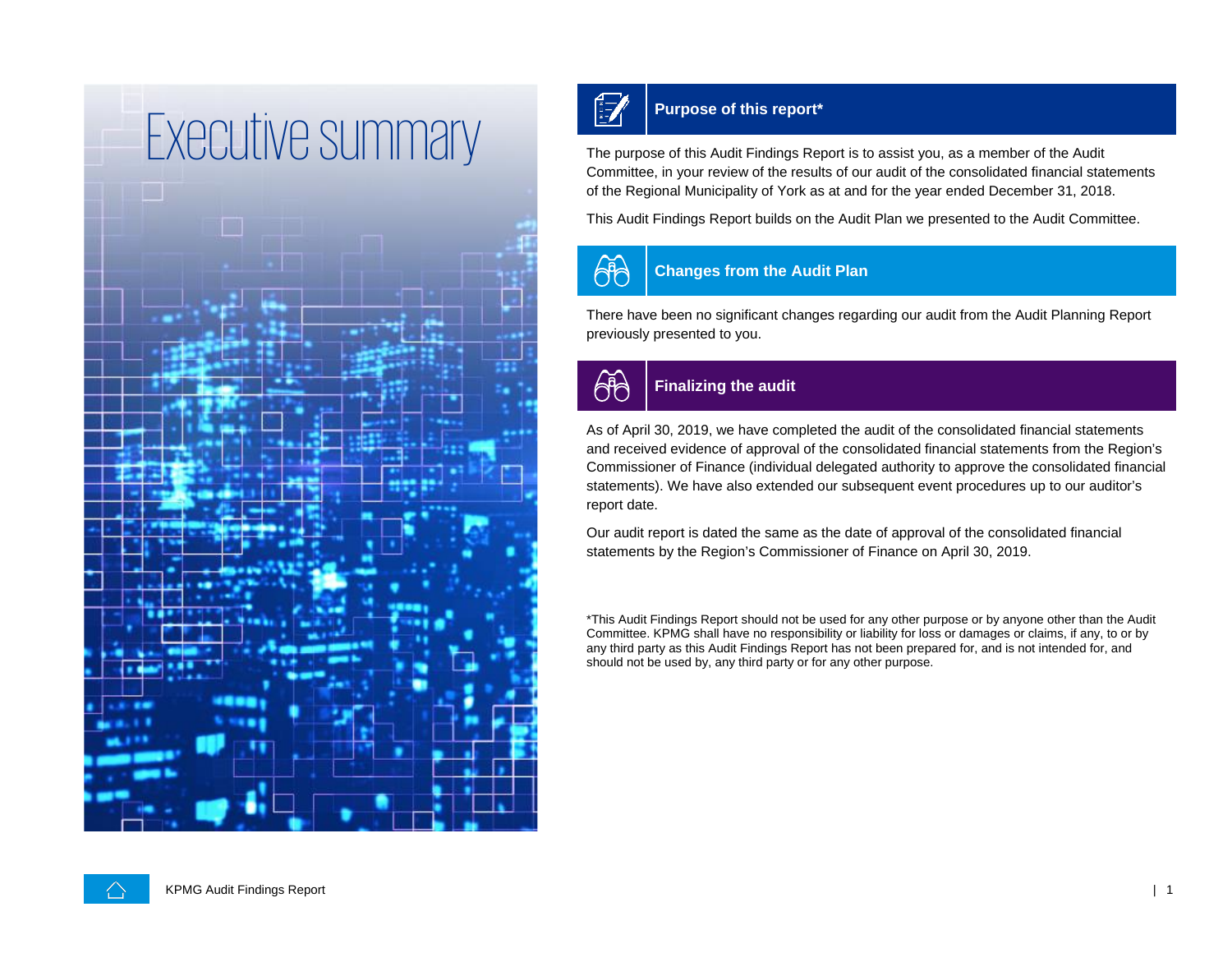

We discussed with you at the start of the audit a number of areas of focus for the audit.

See pages 4-7

 $\boxed{\overset{\sim}{\sim}}$ 

圍

### **Critical accounting estimates**

Overall, we are satisfied with the reasonability of critical accounting estimates.

The critical areas of estimates relate to depreciation of tangible capital assets, employee future benefits, and contingent liabilities.

See pages 8-10

#### **Significant accounting policies and practices**

See page 12 for a summary of significant accounting policies and practices to bring to your attention.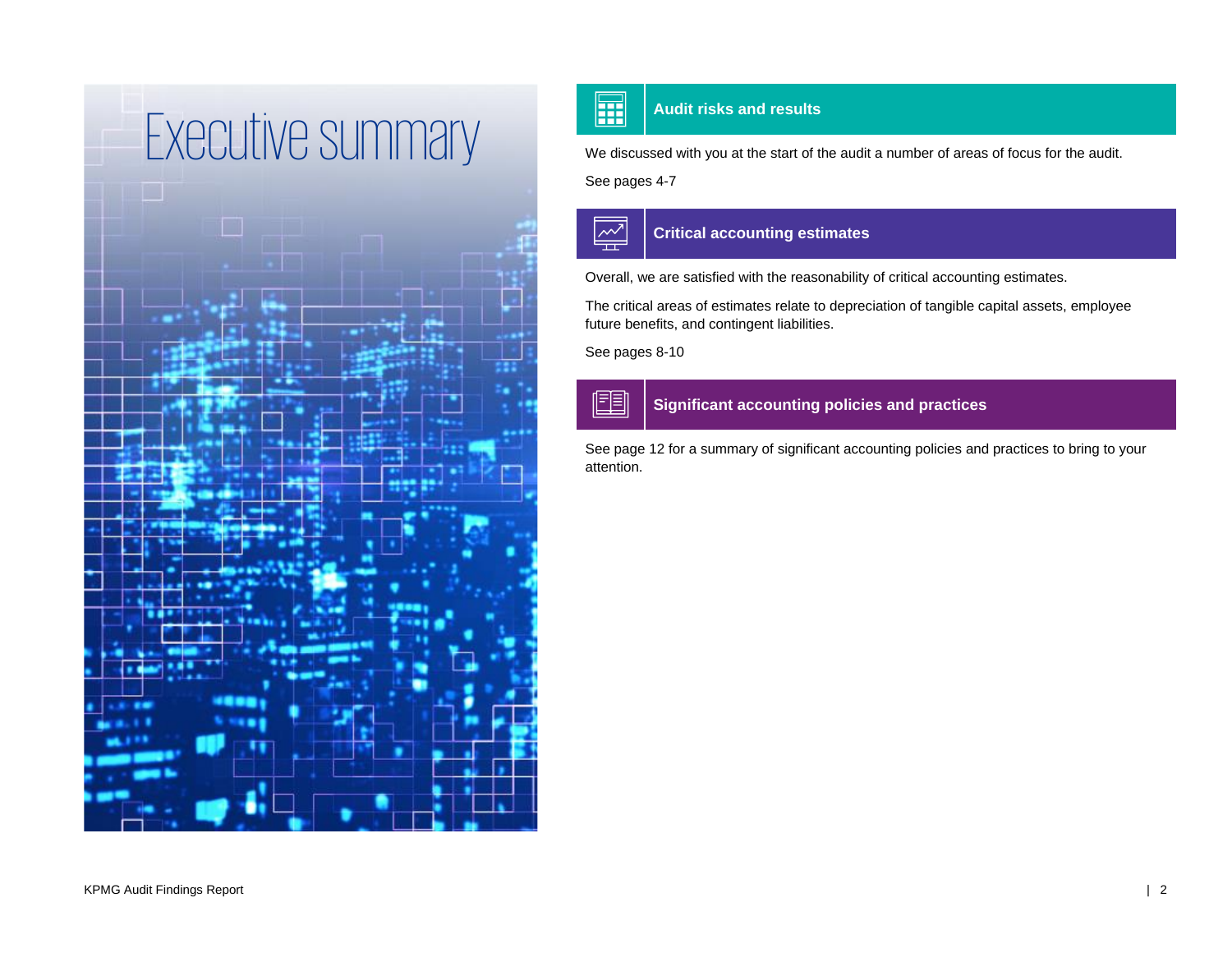



We did not identify any control deficiencies that we determined to be significant deficiencies in ICFR.



#### **Independence**

We are independent with respect to the Regional Municipality of York (and its related entities), within the meaning of the relevant rules and related interpretation prescribed by the relevant professional bodies in Canada and any other standards or applicable legislation or regulation.



**Adjustments and differences**

We did not identify differences that remain uncorrected.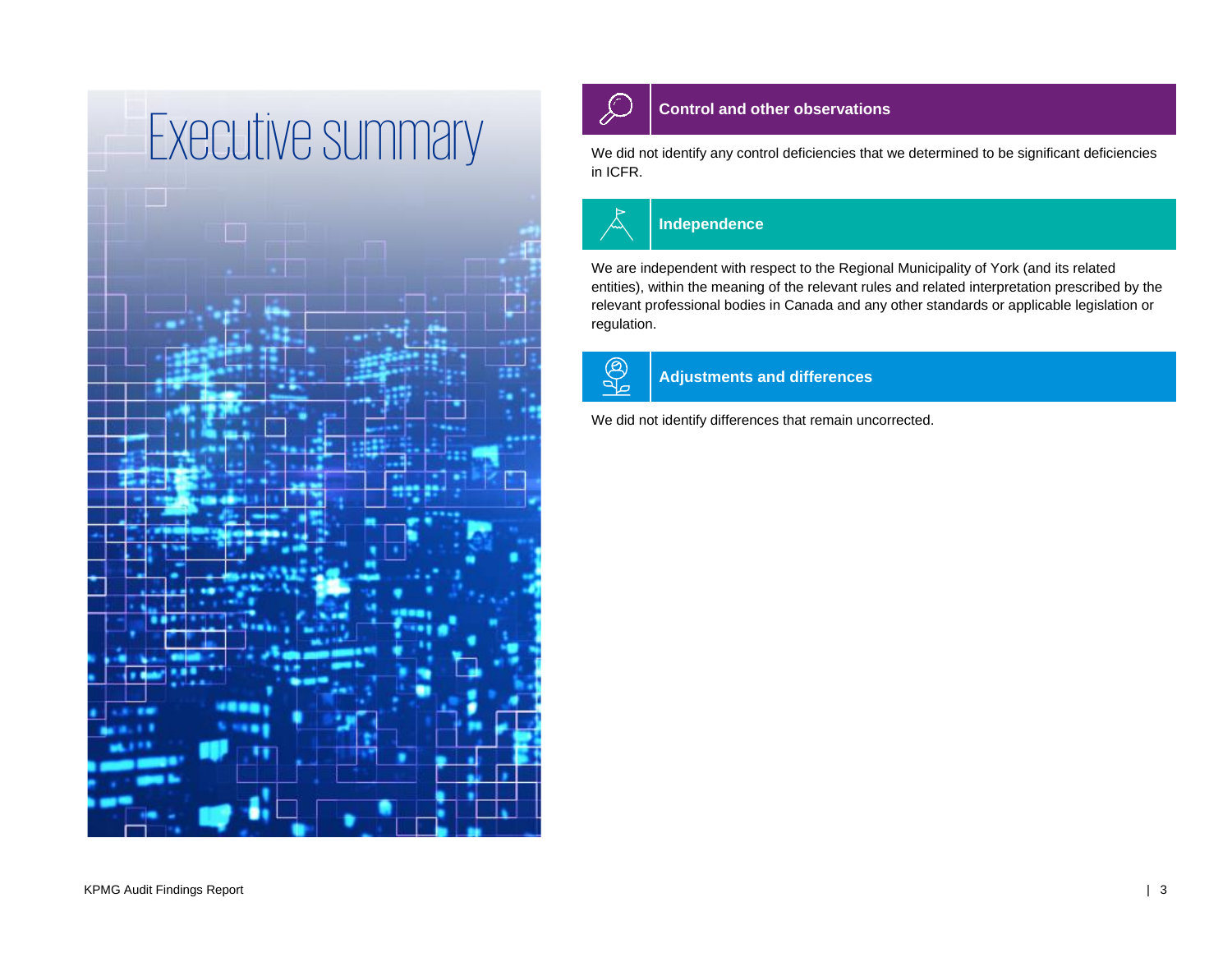

<span id="page-5-0"></span>We highlight our significant findings in respect of significant financial reporting risks as identified in our discussion with you in the Audit Plan, as well as any additional significant risks identified.

| <b>Significant financial reporting risks</b> | Why is it significant?                                                                                                                                                                     |
|----------------------------------------------|--------------------------------------------------------------------------------------------------------------------------------------------------------------------------------------------|
|                                              |                                                                                                                                                                                            |
| Fraud risk from revenue recognition          | This is a presumed fraud risk, which has not been rebutted. The<br>primary fraud risk resides with manual journal entries for<br>revenue transactions not in the normal course of business |
| Risk of management override of controls      | This is a presumed fraud risk. We have not identified any<br>specific additional risk of management override relating to the<br>audit.                                                     |

#### **Our response and significant findings**

#### **Fraud risk from revenue recognition**

Our audit methodology incorporates the required procedures in professional standards to address this risk. We test journal entries that meet specific criteria. This criteria is designed during the planning phase of the audit and is based on the areas and/or accounts that are susceptible to manipulation through management override and/or design search filters that allow us to identify any unusual entries.

We did not identify any issues related to fraud risk associated with revenue recognition.

#### **Risk of management override of controls**

As the risk is not rebuttable, our audit methodology incorporates the required procedures in professional standards to address this risk. These procedures include testing of journal entries and other adjustments, performing a retrospective review of estimates and evaluating the business rationale of significant unusual transactions.

We did not identify any issues or concerns regarding management override of controls.

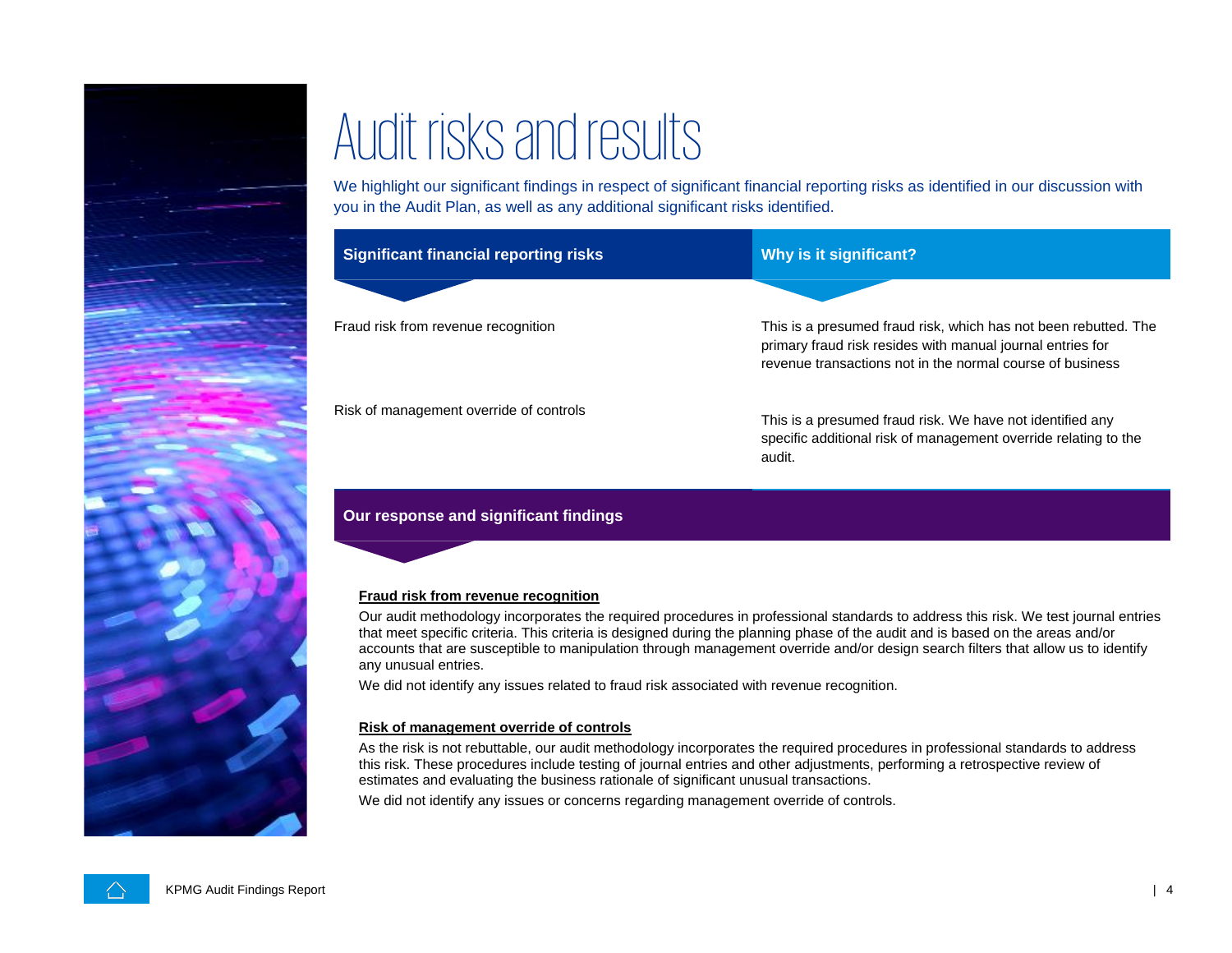

#### **Other areas of focus**

#### Development charges

#### Investments

#### **Our response and significant findings**

- − During the audit, we noted the development charge collections were \$439.9M (2017 \$391.0M) and the amount recognized as revenue was \$474.2 M (2017 - \$284.5M).
- − We reviewed on a sample basis both development charge collections and transfers into income. We also agreed the total development charge transfers to the amount recognized into revenue. We noted that the development charge collections and transfers were appropriate, and the transfers had appropriately been recognized into revenue.
- − As at year-end, the Region held \$3.3B (2017 \$2.8B) in investments. The cash balance also includes \$5.6M (2017 \$230M) of short-term investments with maturity dates less than 3 months from year-end.
- − We performed test of details over the additions and disposals of investments, compared the investment listing to third party confirmations, and reviewed the investments for compliance with the investment policy.
- − We noted the recognition of additions and de-recognition of disposals were properly executed. The accounting records were compared to third party confirmations without issue. Also the investment activity and balances were consistent with the Region's policies.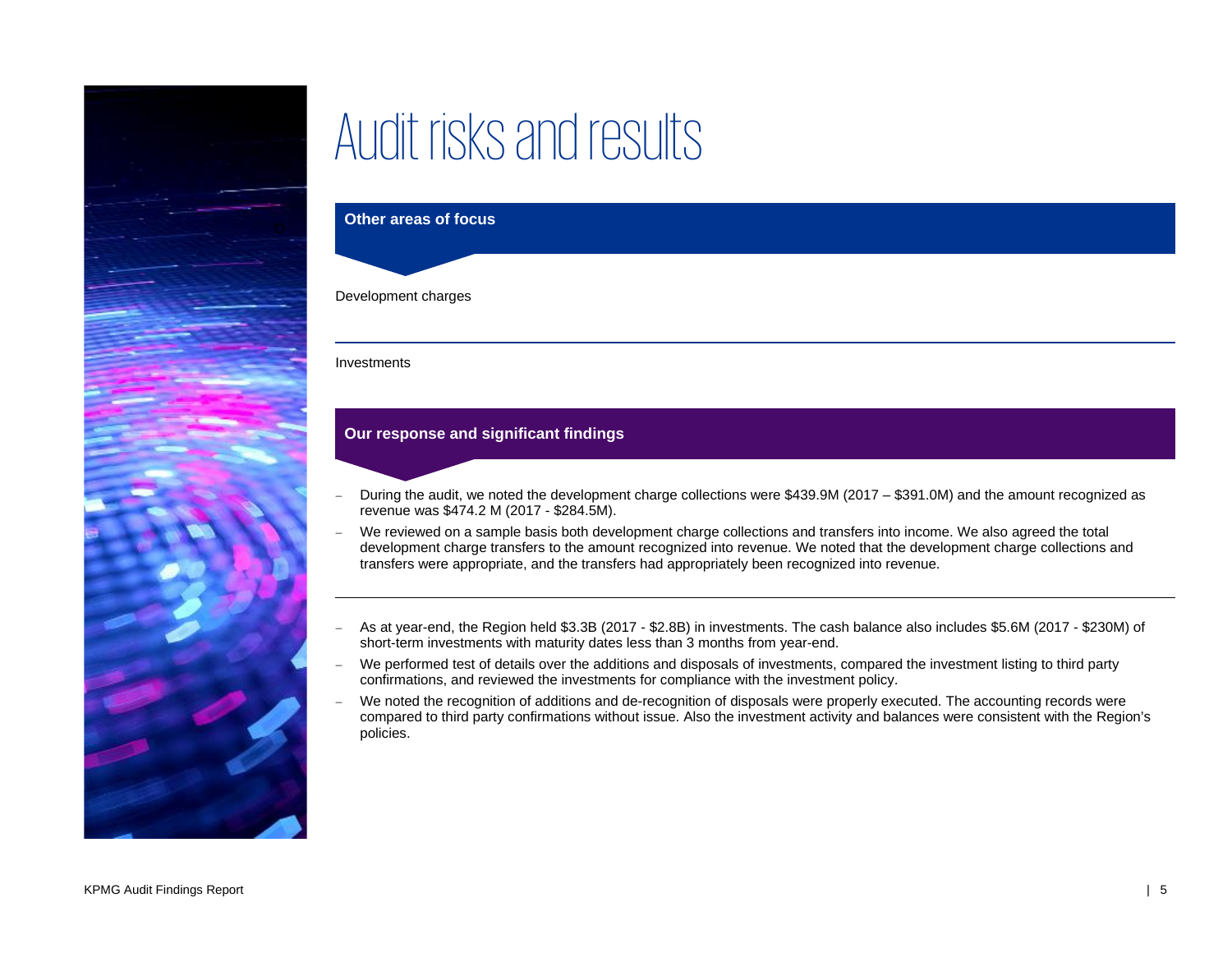

#### **Other areas of focus**

Tangible capital assets

#### **Our response and significant findings**

- − During our substantive testing of tangible capital asset additions, we noted that the Region recognized \$344.1M (2017 \$658.0M) in total additions, which is comprised of \$326.7M (2017 - \$643.1M) of additions to the Region's work in progress ("WIP"), and \$17.4M (2017 - \$14.9M) of additions to Housing York Inc. The Region also capitalized \$377.8M (2017 - \$542.0M) from WIP into tangible capital assets.
- − The Region disposed of assets with a cost base of \$33.4M (2017 \$110.2M) and accumulated amortization of \$30.9M (2017 \$99.8M). The proceeds on the disposal of tangible capital assets were \$1.1M (2017 - \$6.9M), which resulted in a loss on disposal of \$1.4M (2017 - \$3.5M).
- − We reviewed on a sample basis the additions to both WIP and tangible capital assets. We noted that the capital additions were appropriate and management has correctly capitalized the additions from work in progress to tangible capital assets. We also reviewed on a sample basis the disposals of tangible capital assets, and recalculated the overall loss on disposal. We noted that the disposals were recorded appropriately.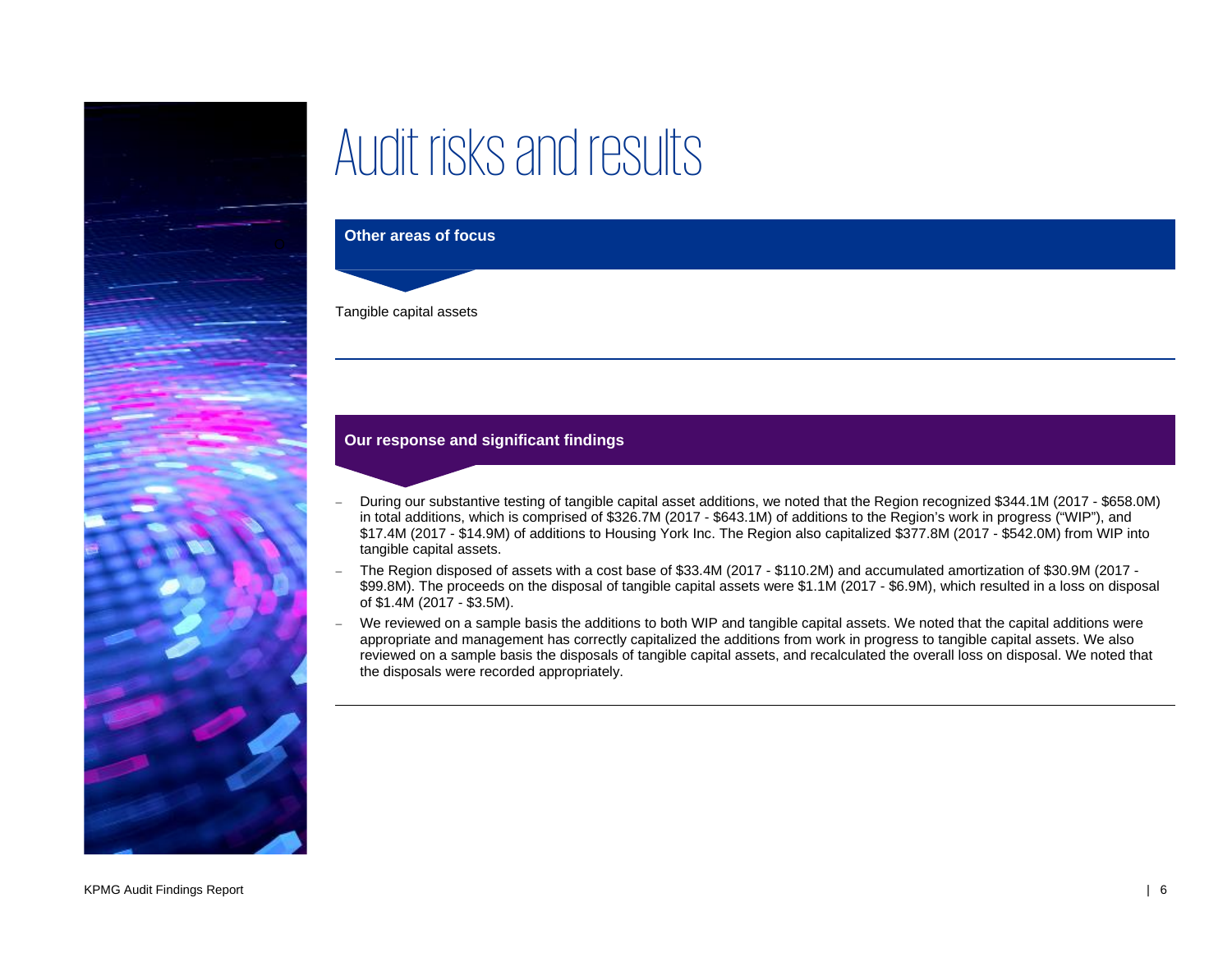

#### **Other areas of focus**

Deferred Metrolinx revenue

#### Expropriation accruals

#### **Our response and significant findings**

- − During our substantive testing, we noted that the Region recognized \$252.1M (2017 \$322.1M) of deferred revenue earned for the Metrolinx projects. The Region also received cash advances from Metrolinx of \$158.5M (2017 - \$47.8M).
- − We obtained the deferred revenue continuity schedule and selected samples for testing to determine if the selected amounts had been recognized appropriately as revenue in the current period. We also tested the cash advances by agreeing to cash payments.
- Based on our testing, we concluded that the Metrolinx deferred revenue was recognized appropriately.
- − During our substantive audit of accruals we noted the expropriation accruals balance for non-Metrolinx projects was \$10.4M (2017 – \$11.3) and the amount accrued for the expropriation related to Metrolinx projects was \$26.5M (2017 - \$43.0M).
- − We obtained a listing of non-Metrolinx expropriation accruals and selected significant additions and disposals for testing to determine if the year-end balance was appropriate. We also obtained detailed schedules of the Metrolinx related expropriation accruals by project, and selected samples for testing to ensure the liability existed as of year-end and the amount accrued was appropriate.
- − We noted that expropriation accruals were recognized appropriately.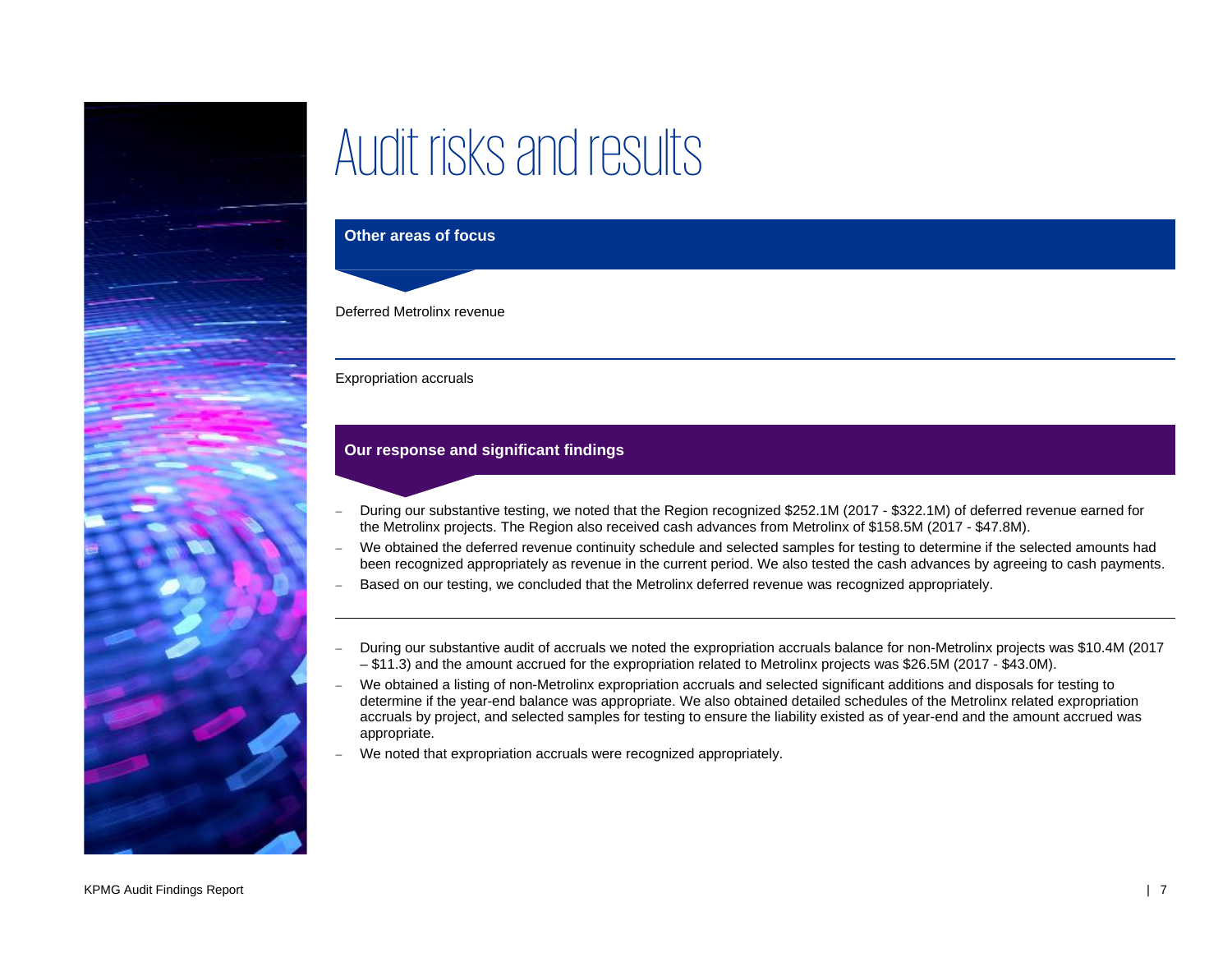

# <span id="page-9-0"></span>Critical accounting estimates

Under PSAS (PS 2130), management is required to disclose information in the consolidated financial statements about the assumptions it makes about the future, and other major sources of estimation uncertainty at the end of the reporting period, that have a significant risk of resulting in a material adjustment to carrying amounts of assets and liabilities within the next financial year. Generally, these are considered to be "critical accounting estimates."

We have summarized our assessment of the subjective areas.

#### **Asset / liability**

#### Contingent liabilities

#### **KPMG comment**

- The CPA Handbook PS 3300 Contingent Liabilities requires that the Region recognize a liability when "…it is likely that a future event will confirm that a liability has been incurred at the date of the financial statements; and the amount can be reasonably estimated."
- At any point in time, the Region is subject to a number of matters which could potentially result in the determination of a contingent liability as defined above, including, but not limited to matters such as legal claims, contract settlement accruals etc.
- We reviewed the Region's assessment of contingent liabilities and the process employed to develop and record the estimated liabilities. Where applicable, we met with the individuals responsible for the process and are satisfied that the methodology used is consistent with the approach taken in prior years and has been appropriately reviewed.
- During the audit an adjustment was recorded related to an accrual for a contingent liability.
- As these items are resolved, it is possible that the final amounts recorded for these liabilities may change, however the amounts currently recorded represent management's best estimates of exposure given the information presently available.

We believe management's process for identifying critical accounting estimates is considered adequate

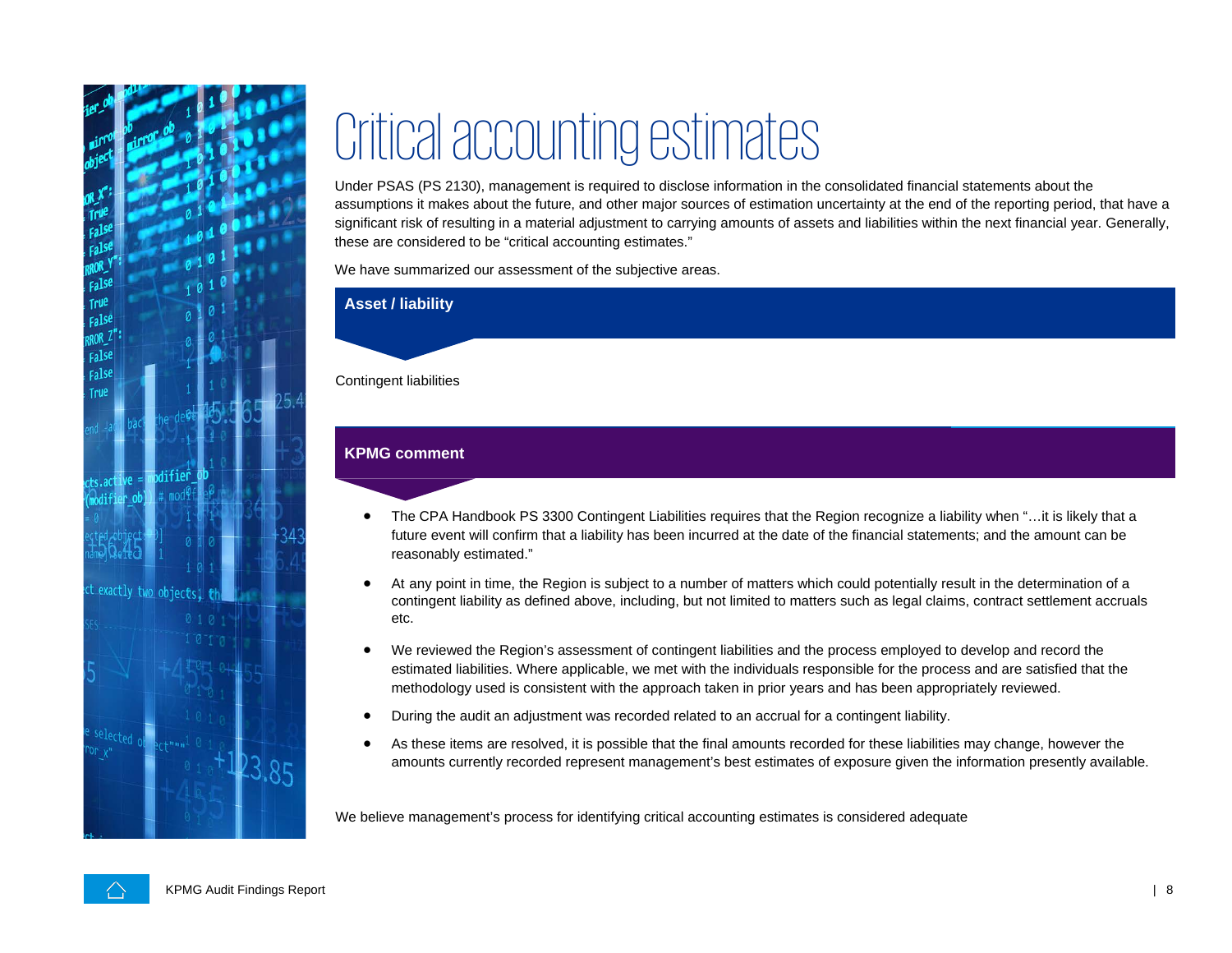

### Critical accounting estimates

#### **Asset / liability**

#### Amortization expense

Employee future benefits

#### **KPMG comment**

\_

- We have also reviewed the estimated useful lives of the various additions from work in progress to tangible capital assets and conclude that they are reasonable. Our review includes the Region and its subsidiaries.
- Fiscal 2018 amortization expense was recalculated and it was determined that management's calculation of the amortization expense was appropriate.
- We reviewed actuarial reports regarding estimates related to Employee Future Benefits, and conducted tests of detail to assess the reliability of the information used within the reports.
- We recalculated the accruals based on the information noted above, and did not identify any discrepancies.

We believe management's process for identifying critical accounting estimates is considered adequate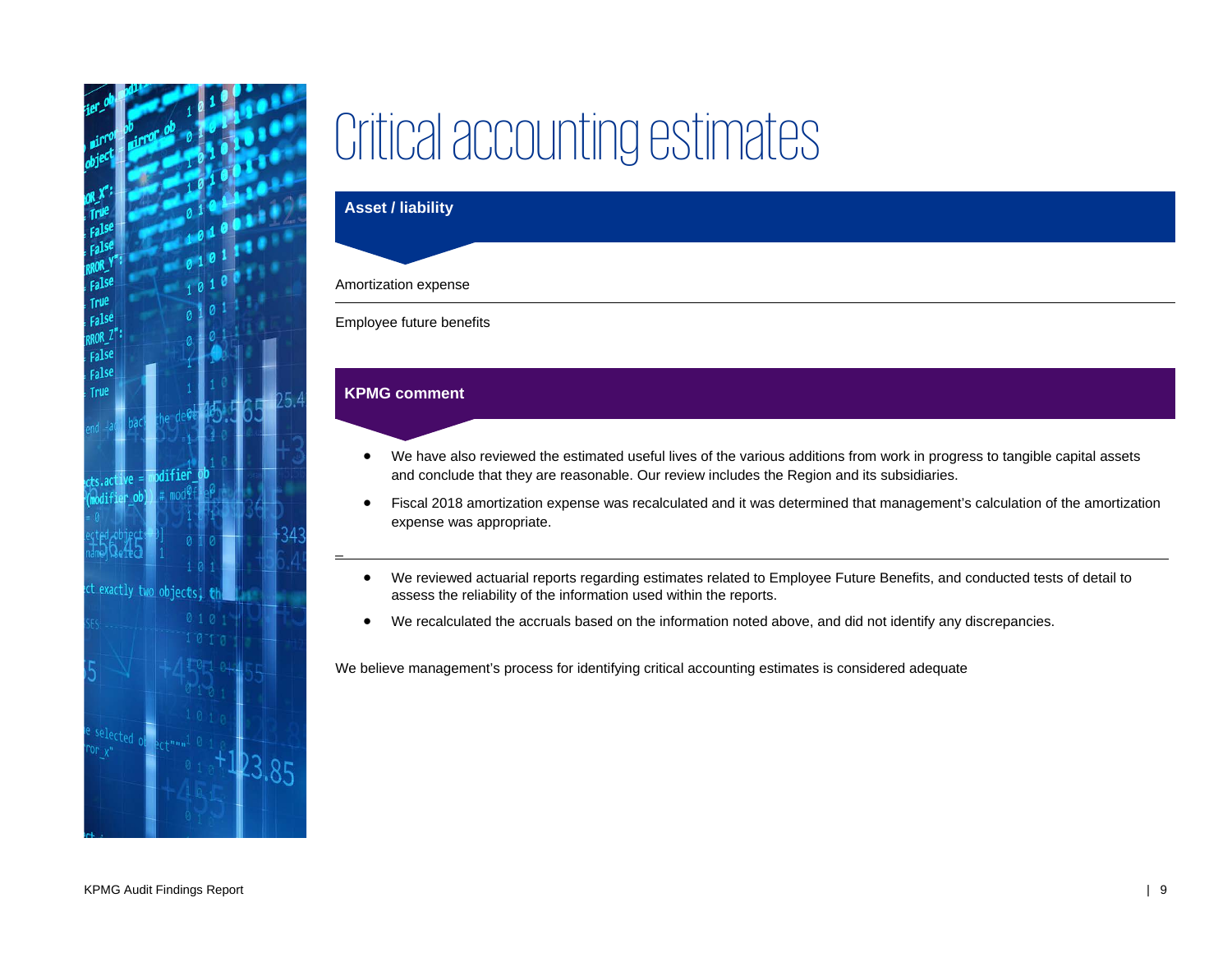

## Critical accounting estimates

#### **Asset / liability**

#### Metrolinx betterments

#### **KPMG comment**

- During the 2018 audit we noted no significant change in estimate for expenditures that were previously allocated as Metrolinx-owned assets (2017 - \$35.8M).
- At the beginning of the project the original allocation estimate between Region-owned versus Metrolinx-owned assets was based on the Master Agreement where the majority of "projects assets" would be Metrolinx owned and thus expensed through the consolidated statement of operations by the Region. As segments were completed and put into service the Owner's Engineer provided detailed analysis of those completed assets, which resulted in a change in estimate and a higher cost allocation of the value of the betterment to the Region-owed assets.
- We previously recommended that the Region should consider performing more detailed analyses of actual construction expenses for Metrolinx projects before the in-service period in order to better allocate capital costs and expenditures at each reporting date. In 2017 the Region utilized the detailed analyses to budget for the Region-owned portion of any new Metrolinx project and expected the adjustments to be minimal for new Metrolinx projects. We concur with management's assessment and noted no significant change in estimate for the Metrolinx projects in fiscal 2018.

We believe management's process for identifying critical accounting estimates is considered adequate

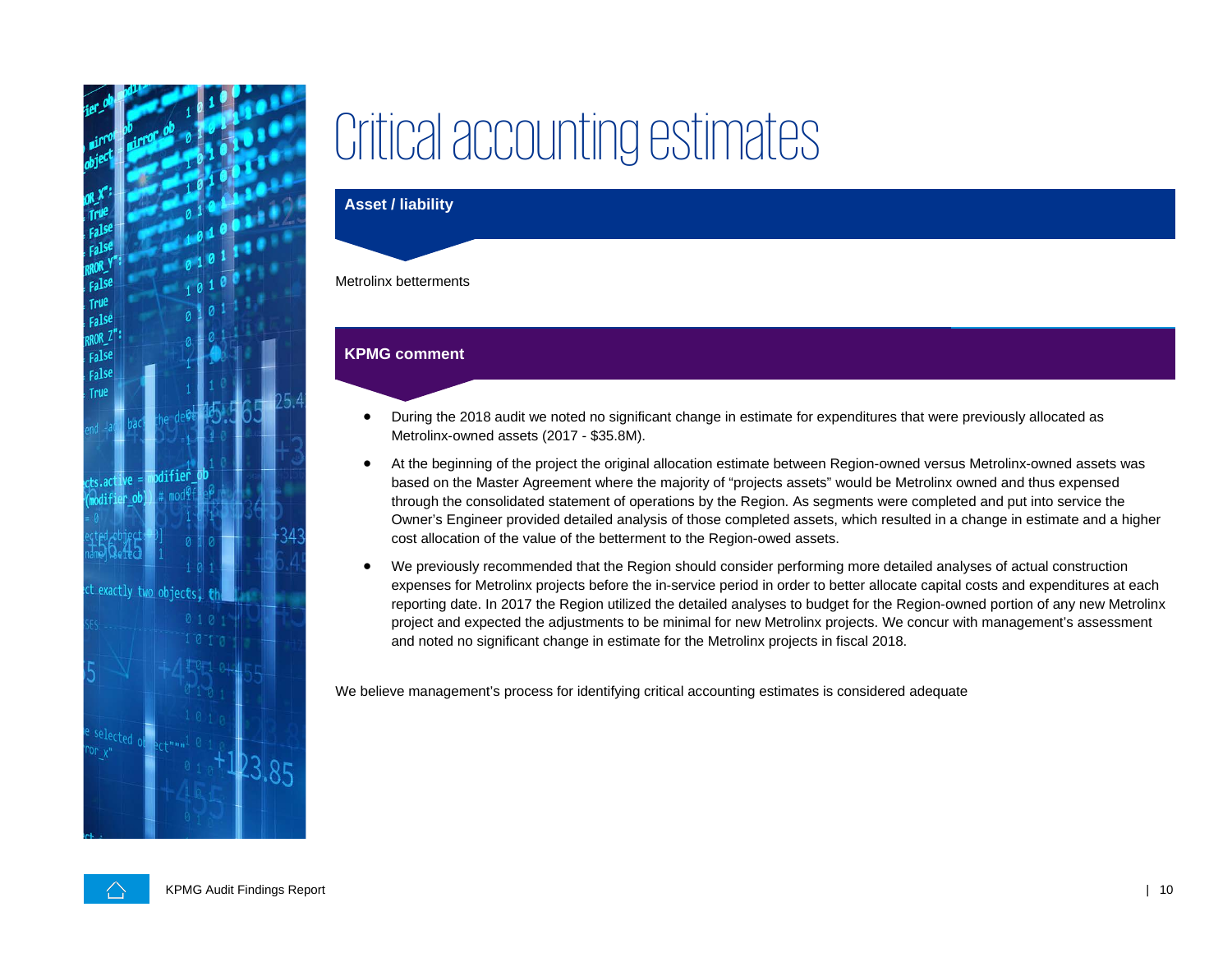## <span id="page-12-0"></span>Technology in the audit

As previously communicated in our Audit Planning Report, we have utilized Data & Analytics and other technology to enhance the quality and effectiveness of the audit.

| Areas of the audit where Technology and D&A routines were used |                                                                                                                                                                                                                                                                                                                                                                 |  |
|----------------------------------------------------------------|-----------------------------------------------------------------------------------------------------------------------------------------------------------------------------------------------------------------------------------------------------------------------------------------------------------------------------------------------------------------|--|
| Tool                                                           | <b>Description</b>                                                                                                                                                                                                                                                                                                                                              |  |
| Journal entry testing                                          | We utilized our computer-assisted audit techniques to evaluate the completeness of the journal entry population provided by<br>management, analyze journal entries and determine sub-populations for more focused and risk-based testing, and apply certain criteria<br>to sub-populations to identify potential high-risk journal entries for further testing. |  |
|                                                                | We did not identify any issues with completeness of the journal entry population                                                                                                                                                                                                                                                                                |  |
|                                                                | We are satisfied with the results of our testing of specific relevant journal entries                                                                                                                                                                                                                                                                           |  |
|                                                                |                                                                                                                                                                                                                                                                                                                                                                 |  |
|                                                                |                                                                                                                                                                                                                                                                                                                                                                 |  |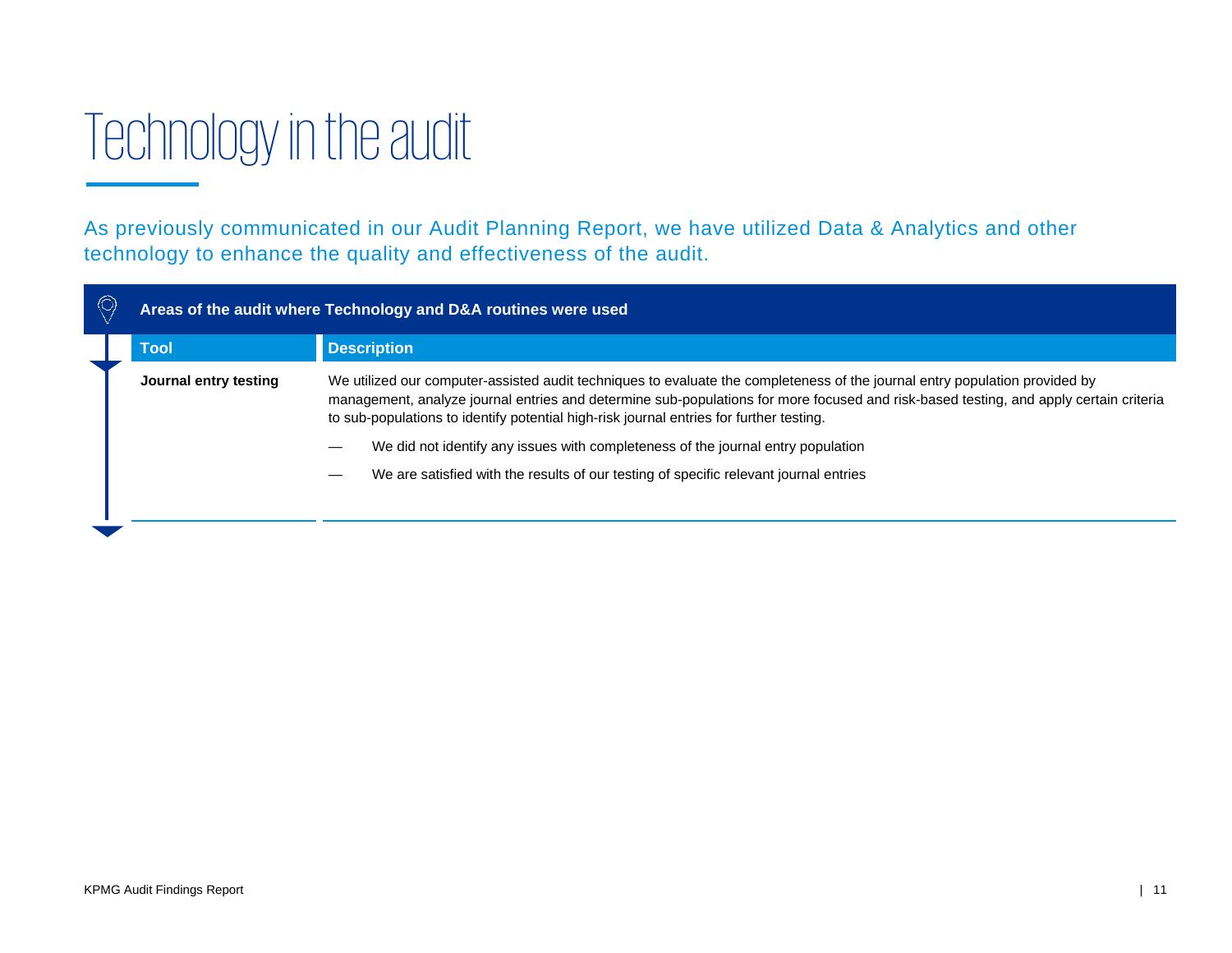### <span id="page-13-0"></span>Significant accounting policies and practices

#### **Applicable Changes to the Public Sector Accounting Standards**

The following new significant accounting policies and practices were selected and applied during the period based on current changes to the public sector accounting standards.

#### **Contractual rights (PS 3380)**

The standard defines contractual rights as rights to economic resources arising from contracts or agreements that will result in both an asset and revenue in the future. Contractual rights are distinct from assets because there has been no past transaction or event giving rise to an asset at the financial statement date. Until a transaction or event occurs under a contract or agreement, an entity only has a contractual right to an economic resource. Once the entity has received an asset, it no longer has a contractual right.

The standard requires disclosure of contractual rights including their nature, extent and timing.

Note 9 of the consolidated financial statements discloses the Region's contractual rights as of December 31, 2018.

We reviewed the disclosure and on a sample basis agreed the individual contractual rights to source documents. We noted no issues.

#### **Contingent assets (PS 3320)**

The standard defines contingent assets as assets arising from existing conditions or situations involving uncertainty. That uncertainty will ultimately be resolved when one or more future events not wholly within the entity's control occurs or fails to occur. Contingent assets must meet two criteria:

- An existing condition or situation that is unresolved at the financial statement date
- An expected future event that will resolve the uncertainty as to whether an asset exists

The standard requires disclosure of contingent assets when the occurrence of the confirming event is likely.

Note 9 of the consolidated financial statements discloses that the Region has no contingent assets that at estimable due to the early stages of claims.

We reviewed the disclosure and noted no issues.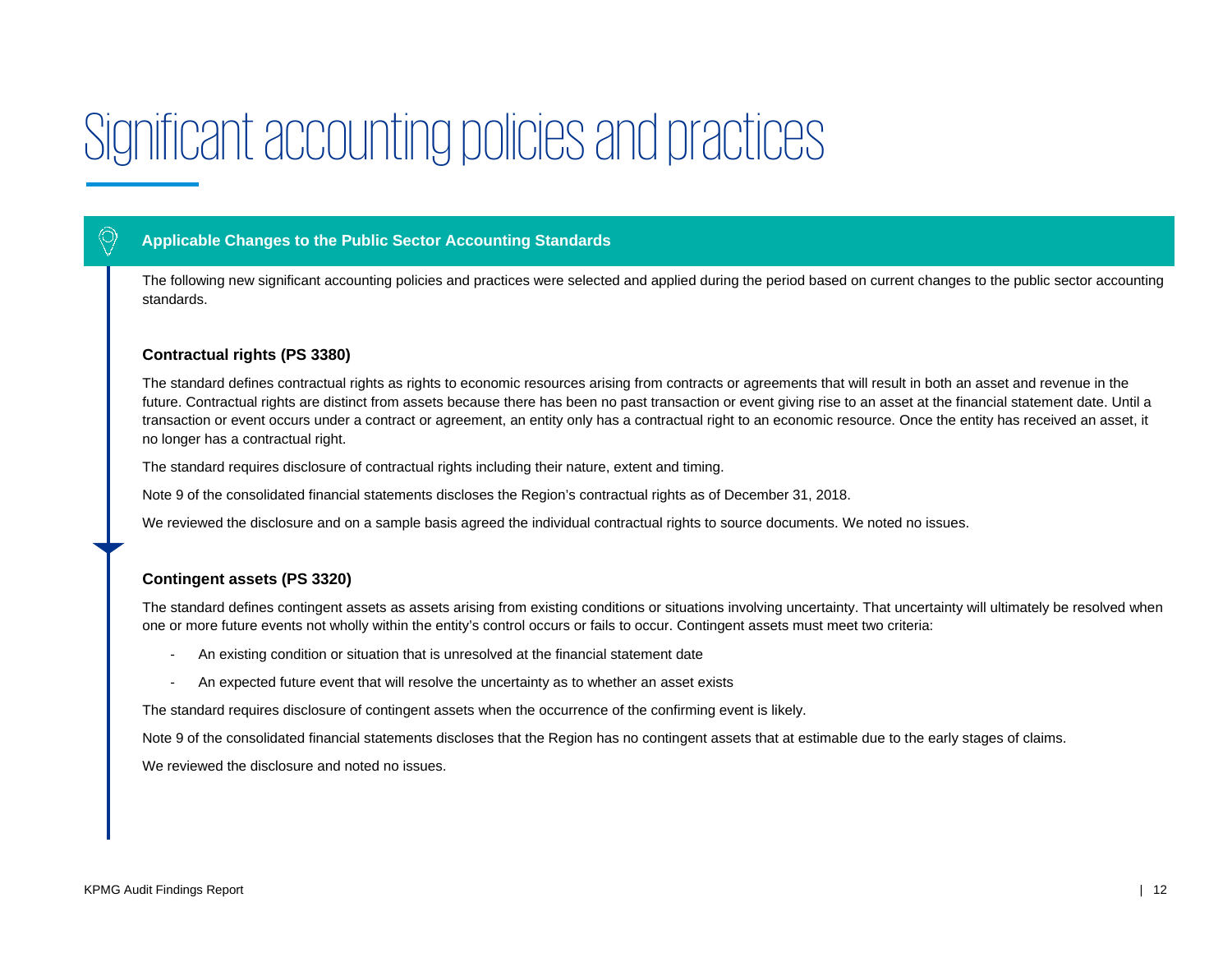#### **Related party disclosures (PS 2200)**

The standard defines related parties as either an entity or an individual. Related parties exist only when one party has the ability to control or has shared control over another party. Individuals that are key management personnel or close family members may also be related parties.

The standard requires disclosure when the transactions or events between related parties occur at a value different from what would have been recorded if they were not related and the transactions could have a material financial impact on the financial statements. Disclosure is also required where no amount has been recognized.

Management issued a memorandum comparing the requirements of this new standard and the Region's existing internal reporting practices and controls for identifying related parties. Management determined there are no related party transactions that meet the disclosure criteria.

We reviewed the memorandum and determined management's assessment was appropriate.

#### **Assets (PS 3210)**

The standard defines assets and further expands on that definition as it relates to control.

The standard requires disclosure of economic resources that are not recorded as assets to provide the users with better information about the resources available.

Note 13 of the consolidated financial statements includes a disclosure of unrecognized assets, including textual records, artwork, artefacts and historical furniture.

We reviewed the disclosure and noted no issues.

#### **Inter-entity transactions (PS 3420)**

The standard defines inter-entity transactions as those transactions occurring between commonly controlled entities and provides guidance on how to account for those transactions.

As consolidated financial statements, the inter-entity transactions have been eliminated on consolidation.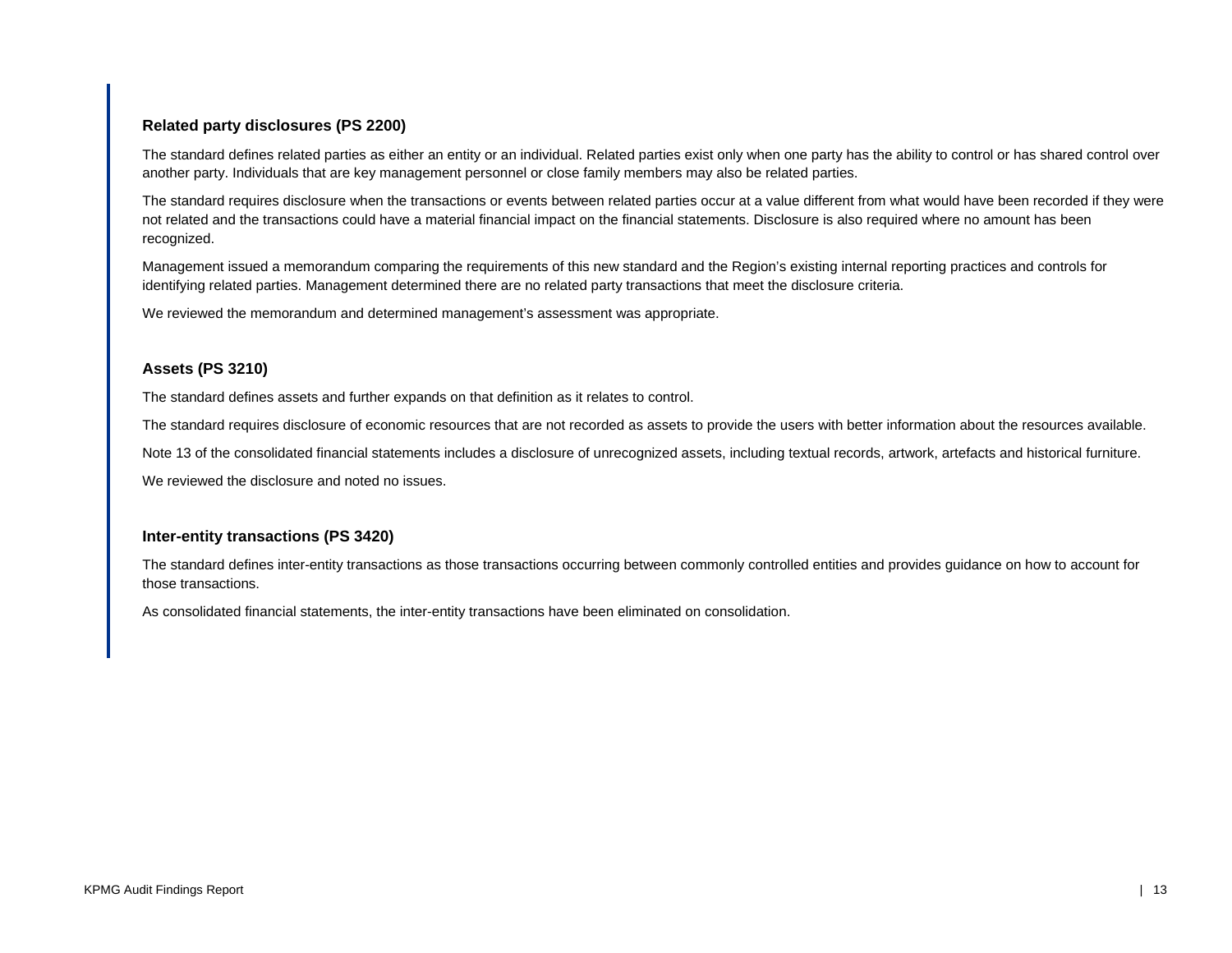### PROFIT

<span id="page-15-0"></span>Financial statement presentation and disclosure

The presentation and disclosure of the financial statements are, in all material respects, in accordance with the Region's relevant financial reporting framework. Misstatements, including omissions, if any, related to disclosure or presentation items are in the management representation letter.

We also highlight the following:

**Form, arrangement, and content of the financial statements**

**Application of accounting pronouncements issued but not yet effective**

We did not note any presentation or disclosure misstatements that have a material impact on the consolidated financial statements.

No concerns at this time regarding future implementation.

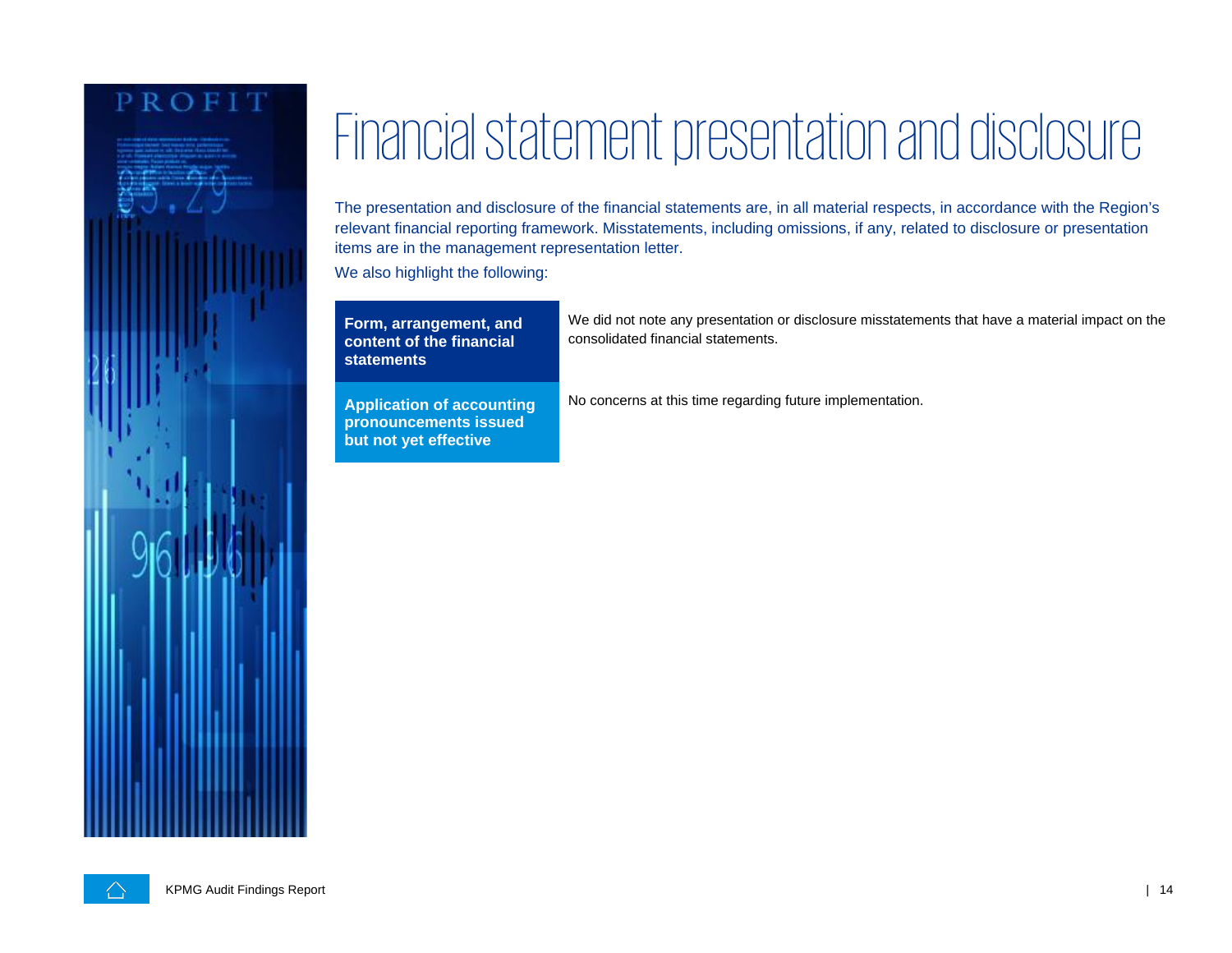### <span id="page-16-0"></span>Adjustments and differences



Adjustments and differences identified during the audit have been categorized as "Corrected adjustments" or "Uncorrected differences". These include disclosure adjustments and differences.

Professional standards require that we request of management and the Audit Committee that all identified adjustments or differences be corrected. We have already made this request of management.

#### **Uncorrected differences**

We did not identify differences that remain uncorrected.

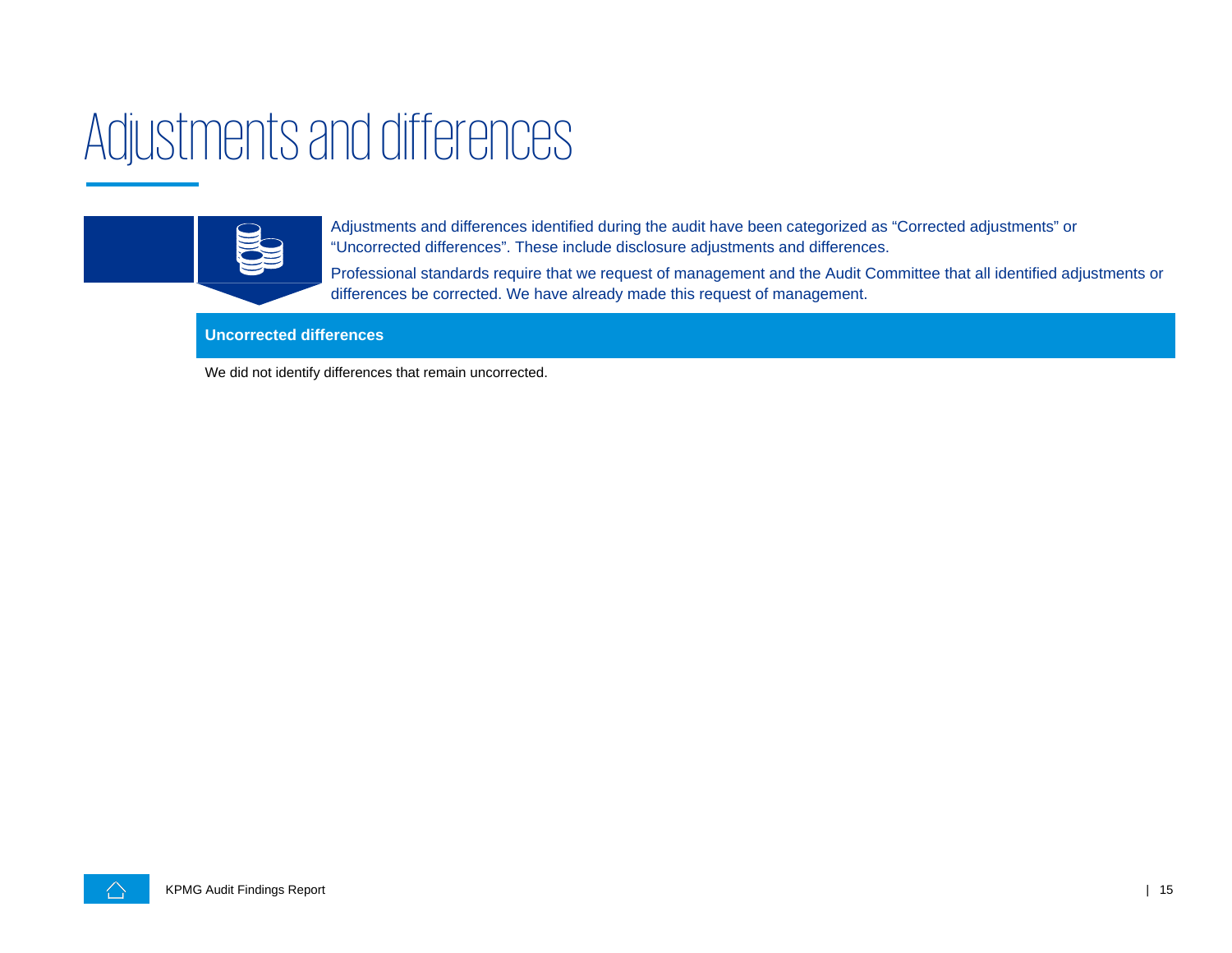### <span id="page-17-0"></span>Current developments and audit trends

Our discussions with you, our audit opinion and what KPMG is seeing in the marketplace—both from an audit and industry perspective—indicate the following is specific information that will be of particular interest to you. We would, of course, be happy to further discuss this information with you at your convenience.

| <b>Thought</b><br>Leadership | <b>Overview</b>                                                                                                                                                                                                                                                                                                                                                 | <b>Links</b>   |
|------------------------------|-----------------------------------------------------------------------------------------------------------------------------------------------------------------------------------------------------------------------------------------------------------------------------------------------------------------------------------------------------------------|----------------|
| Accelerate                   | Accelerate is a KPMG trends report and video series that includes the perspective of subject matter leaders from across<br>KPMG in Canada on seven key issues impacting organizations today that are disrupting the audit committee mandate.                                                                                                                    | Link to report |
| <b>Audit Quality 2018</b>    | Learn about KPMG's ongoing commitment to continuous audit quality improvement. We are investing in new innovative<br>technologies and building strategic alliances with leading technology companies that will have a transformative impact on<br>the auditing process and profession. How do we seek to make an impact on society through the work that we do? | Link to report |
| Cyber defense in<br>depth    | High walls alone won't defend the castle. Assume that you have been compromised and work on what needs to be done<br>to address it.                                                                                                                                                                                                                             | Link to report |

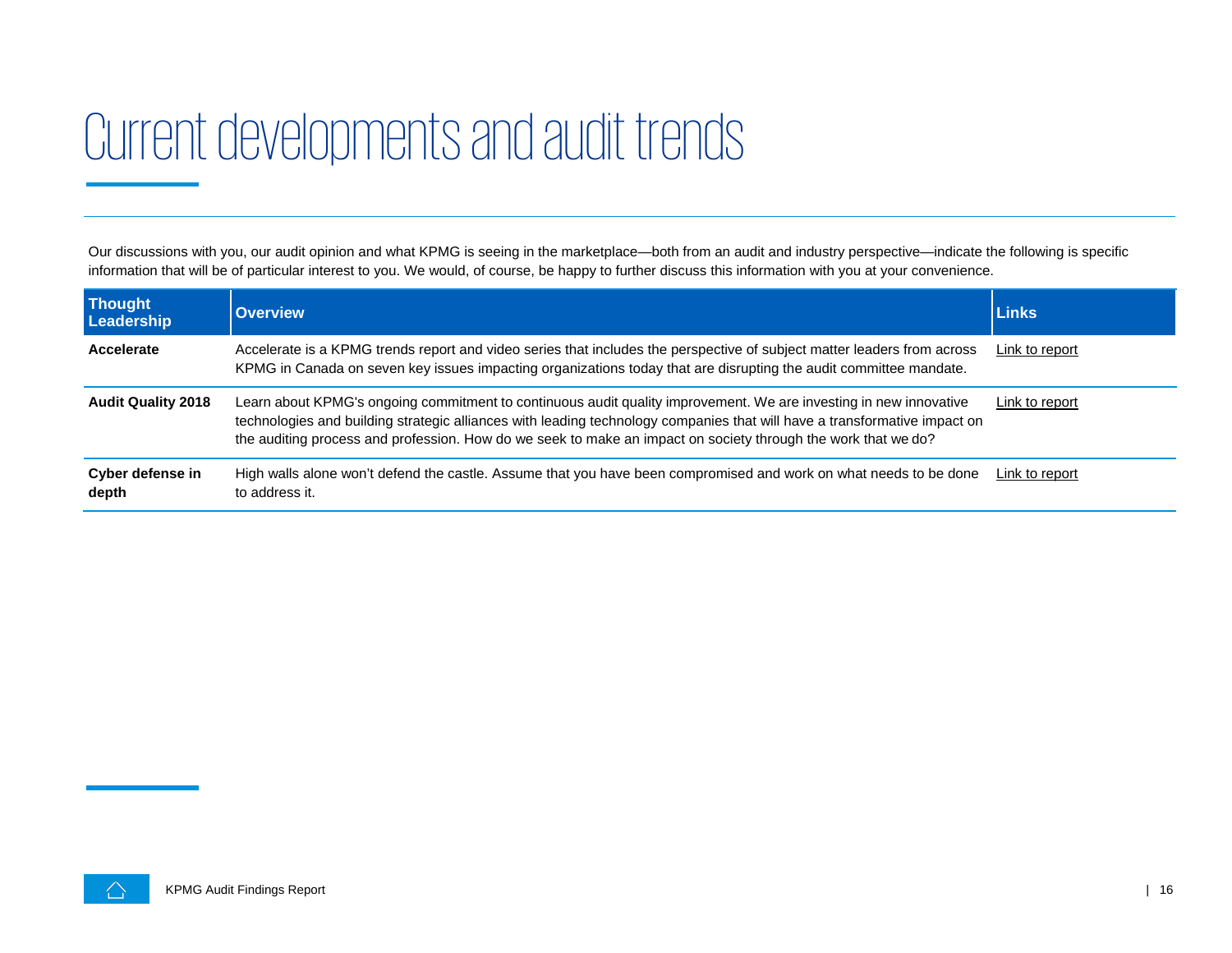| <b>Standard</b>                                                                     | <b>Summary and implications</b>                                                                                                                                                                                                                                                                                                                                                                                                                                                                                                                                                                                                                                                                                                                                                                                                                                                                                                                                                                                                                                                                                                                                                                                                                                                   |
|-------------------------------------------------------------------------------------|-----------------------------------------------------------------------------------------------------------------------------------------------------------------------------------------------------------------------------------------------------------------------------------------------------------------------------------------------------------------------------------------------------------------------------------------------------------------------------------------------------------------------------------------------------------------------------------------------------------------------------------------------------------------------------------------------------------------------------------------------------------------------------------------------------------------------------------------------------------------------------------------------------------------------------------------------------------------------------------------------------------------------------------------------------------------------------------------------------------------------------------------------------------------------------------------------------------------------------------------------------------------------------------|
| <b>PS 3430</b><br><b>Restructuring</b><br><b>Transactions</b>                       | The issued standard states "A restructuring transaction in the public sector differs from an acquisition as they generally include either no or nominal<br>payment. It also differs from a government transfer as the recipient would be required to assume the related program or operating responsibility". A<br>restructuring transaction is a transfer of an integrated set of assets and/or liabilities, together with related program or operating responsibilities without<br>consideration based primarily on the fair value of the individual assets and liabilities transferred. The standard states that assets and liabilities received<br>in a restructuring transaction should be recognized at their carrying amount. The carrying amount for an asset or liability transferred is the amount<br>reported in the statement of financial position of the transferor at the restructuring date, net of valuation allowance. The standard also prescribes<br>financial statement presentation and disclosure requirements.<br>This standard is effective for fiscal periods beginning on or after April 1, 2018 (the Region's December 31, 2019 year-end).                                                                                                            |
| PS 3450 Financial<br><b>Instruments</b>                                             | A standard has been issued establishing standards on accounting for and reporting all types of financial instruments including derivatives. Equity<br>instruments quoted in an active market and free-standing derivatives are to be carried at fair value. All other financial instruments, including bonds, can<br>be carried at cost or fair value depending on the Region's choice. This choice must be made on initial recognition of the financial instrument and is<br>irrevocable. Hedge accounting is not permitted. Changes in fair value will be reported in a new financial statement - statement of re-measurement<br>gains and losses. This standard also sets out a number of disclosures in the financial statements designed to give the user an understanding of the<br>significance of financial instruments to the Region. These disclosures include classes of financial instruments and qualitative and quantitative risk<br>disclosures describing the nature and extent of risk by type. The risks to be considered include credit, currency, interest rate, liquidity, and market risk.<br>The standard is effective for fiscal periods beginning on or after April 1, 2021 (the Region's December 31, 2022 year-end). Earlier adoption is<br>permitted. |
| <b>Revised Standard</b><br>PS 2601 Foreign<br><b>Currency</b><br><b>Translation</b> | A revised standard has been issued establishing standards on accounting for and reporting transactions that are denominated in a foreign currency.<br>This standard will require that exchange gains and losses arising prior to settlement are recognized in a new statement of re-measurement gains and<br>losses.<br>The standard is effective for fiscal periods beginning on or after April 1, 2021 (the Region's December 31, 2022 year-end). An entity early adopting this<br>standard must also adopt the new financial instruments standard.                                                                                                                                                                                                                                                                                                                                                                                                                                                                                                                                                                                                                                                                                                                             |
| PS 3280 Asset<br><b>Retirement</b><br><b>Obligations</b>                            | A standard has been issued establishing standards on how to account for and report a liability for asset retirement obligations. The standard will<br>require the Region to record a liability when a legal obligation associated with the retirement of a tangible capital asset exists. The costs associated<br>with the asset retirement increase the carrying amount of the related tangible capital asset and would be expensed in a rational and systematic<br>manner.<br>The standard is effective for fiscal periods beginning on or after April 1, 2021 (the Region's December 31, 2022 year-end). Earlier adoption is<br>permitted.                                                                                                                                                                                                                                                                                                                                                                                                                                                                                                                                                                                                                                     |
| PS 3400 Revenue                                                                     | A standard has been issued establishing standards which delineates revenue as either exchange transactions or unilateral transactions and the<br>appropriate revenue recognition timing under each type. Exchange transactions are present where the transaction gives rise to one or more<br>performance obligations on the part of the recipient. If no performance obligations are present, it would be described as unilateral.<br>The standard is effective for fiscal periods beginning on or after April 1, 2022 (the Region's December 31, 2023 year-end). Earlier adoption is<br>permitted.                                                                                                                                                                                                                                                                                                                                                                                                                                                                                                                                                                                                                                                                              |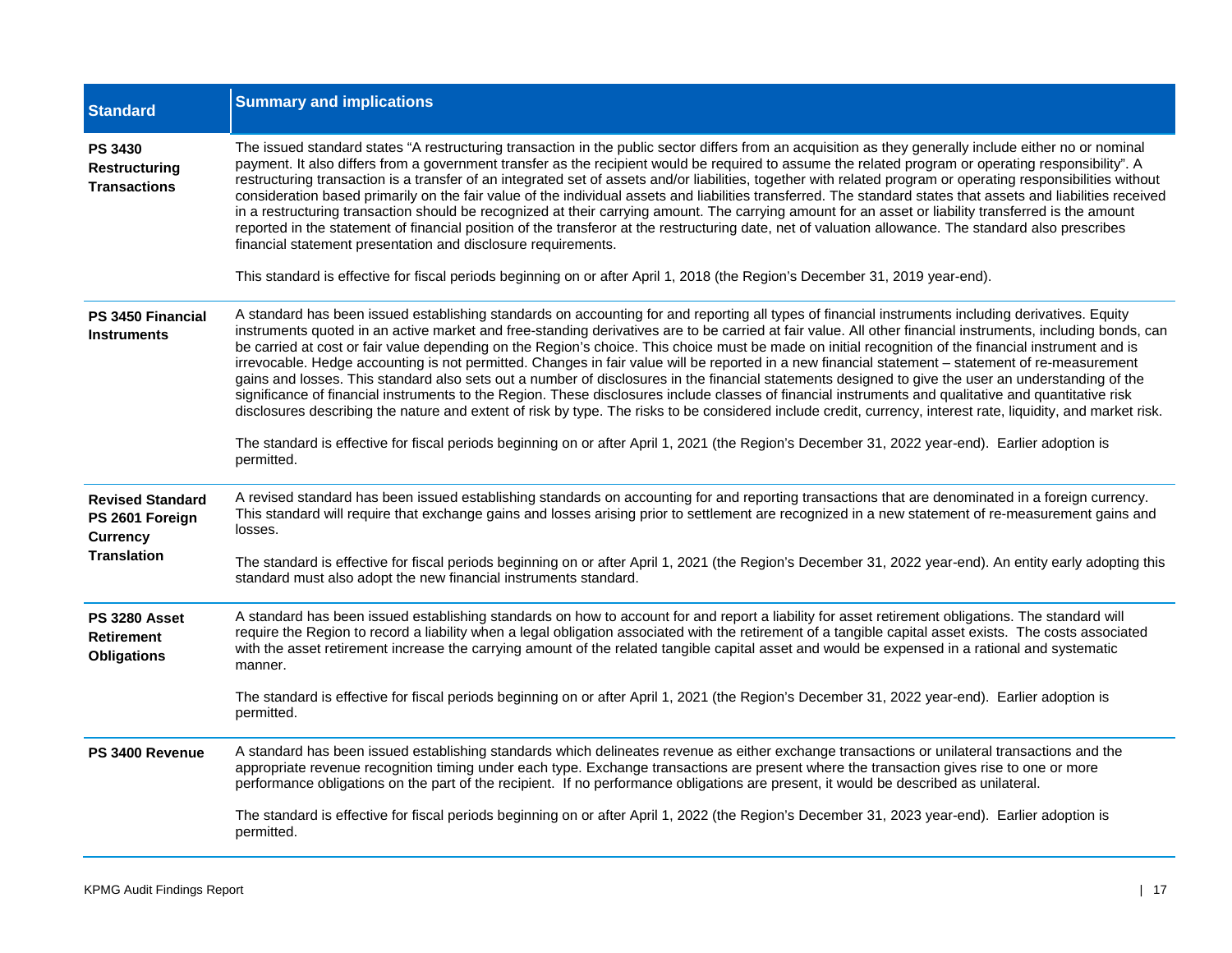<span id="page-19-0"></span>

**[Appendix 1: Required communications](#page-20-0)**



**[Appendix 2: Audit Quality and Risk Management](#page-21-0)**

**[Appendix 3:](#page-20-0) Background and professional standards**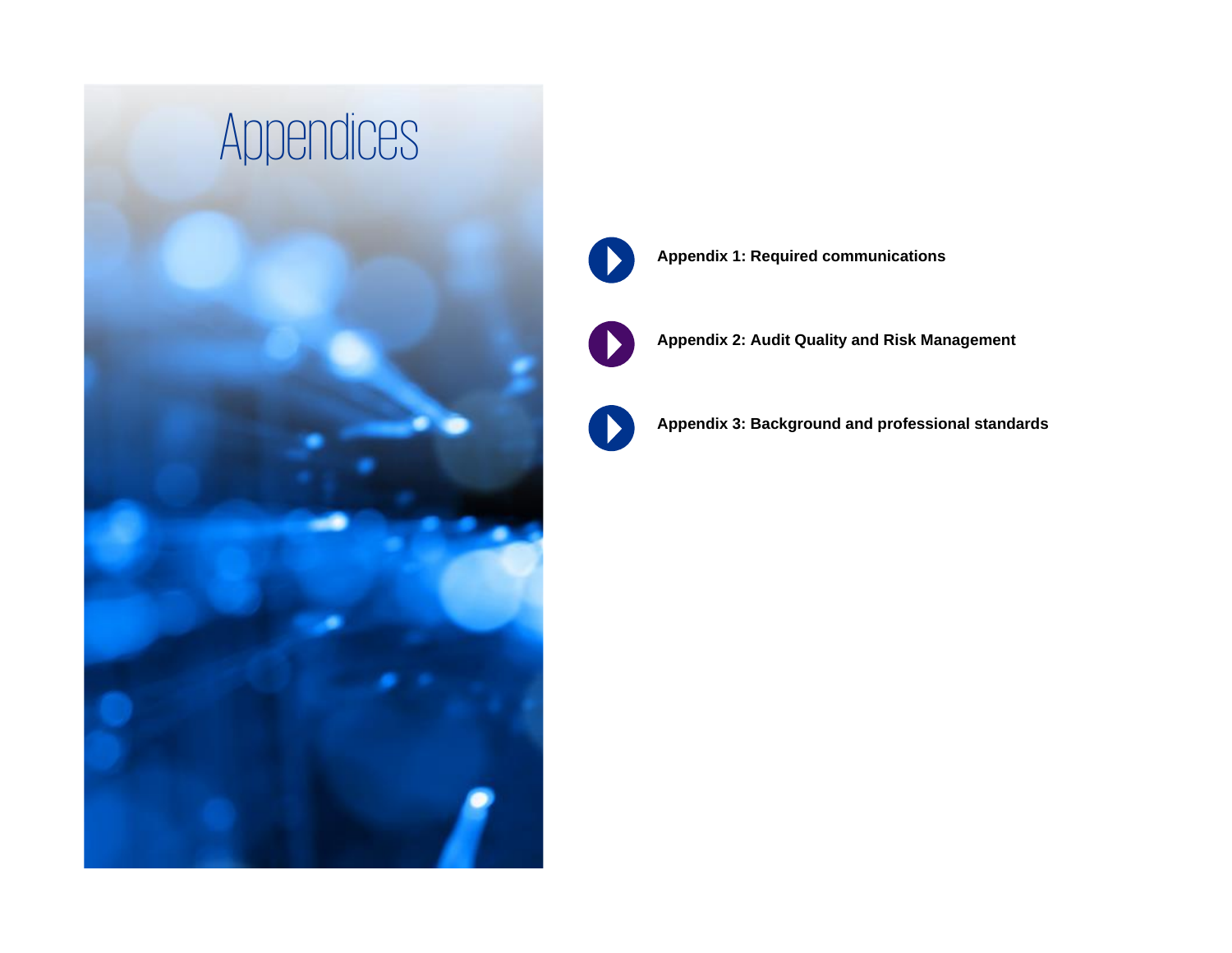### <span id="page-20-0"></span>Appendix 1: Required communications



In accordance with professional standards, there are a number of communications that are required during the course of and upon completion of our audit.

These include:



The conclusion of our audit is set out in our auditors' report attached to the consolidated financial statements



**Auditors' Report Management representation letter** 

In accordance with professional standards, copies of the management representation letter are provided to the Audit Committee.



**Audit findings report**

As attached



**[CPAB Audit Quality Insights Report \(October 2017\) \(formerly the "Big Four Firm Public Report"\)](http://www.cpab-ccrc.ca/Documents/News%20and%20Publications/2018%20Fall%20Inpections%20Report%20EN.pdf)**

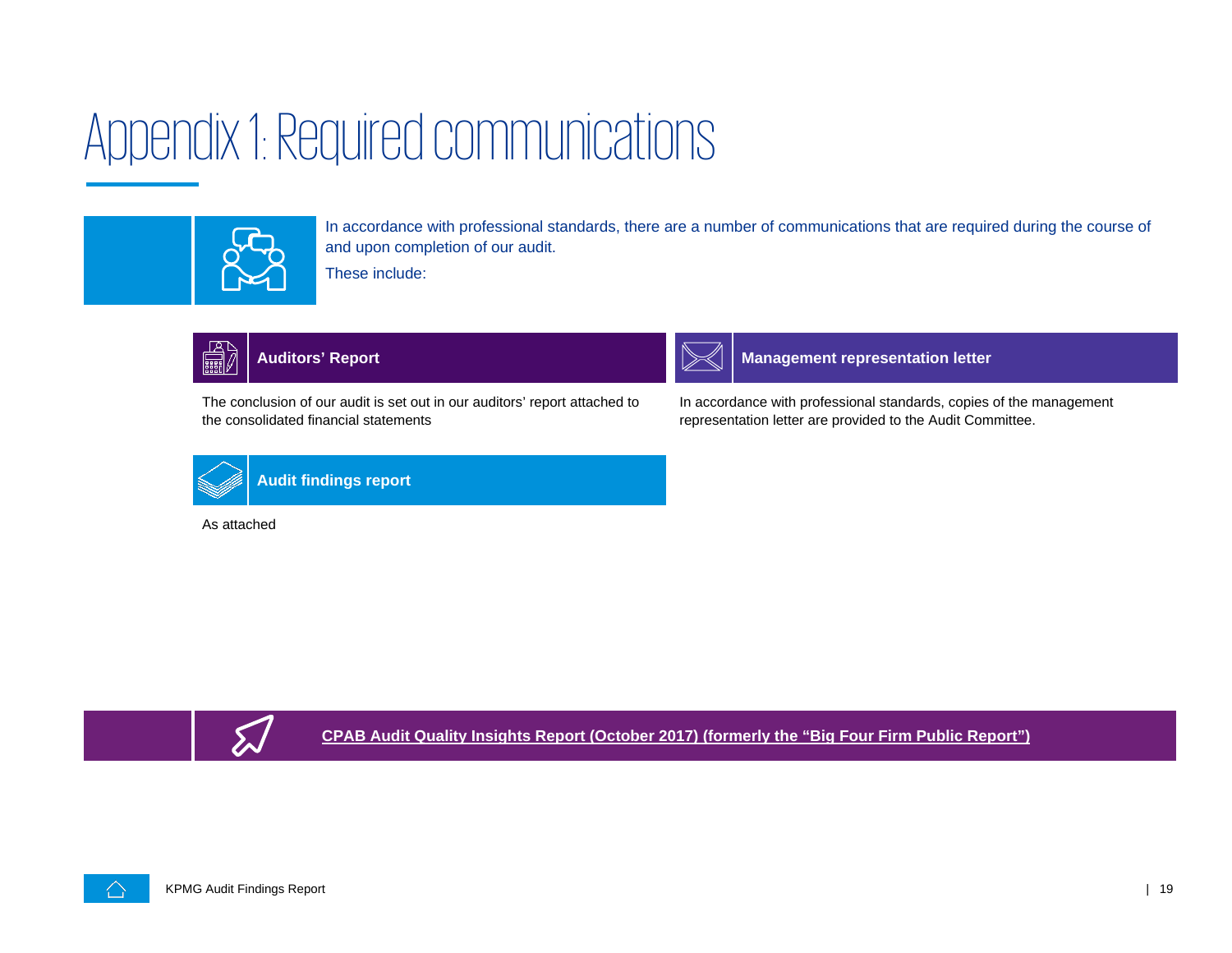### <span id="page-21-0"></span>Appendix 2: Audit Quality and Risk Management



KPMG maintains a system of quality control designed to reflect our drive and determination to deliver independent, unbiased advice and opinions, and also meet the requirements of Canadian professional standards. Quality control is fundamental to our business and is the responsibility of every partner and employee. The following diagram summarizes the six key elements of our quality control system.

#### Visit our [Audit Quality Resources page](https://home.kpmg.com/ca/en/home/services/audit/audit-quality-resources.html) for more information including access to our most recent [Audit Quality Report.](https://home.kpmg/content/dam/kpmg/ca/pdf/2019/02/kpmg-audit-quality-2018.pdf)

Other controls include:

- − Before the firm issues its audit report, the Engagement Quality Control Reviewer reviews the appropriateness of key elements of publicly listed client audits
- − Technical department and specialist resources provide real-time support to audit teams in the field

We conduct regular reviews of engagements and partners. Review teams are independent and the work of every audit partner is reviewed at least once every three years.

We have policies and guidance to ensure that work performed by engagement personnel meets applicable professional standards, regulatory requirements and the firm's standards of quality.

All KPMG partners and staff are required to act with integrity and objectivity and comply with applicable laws, regulations and professional standards at all times.



We do not offer services that would impair our independence.

The processes we employ to help retain and develop people include:

- − Assignment based on skills and experience
- − Rotation of partners
- − Performance evaluation
- Development and training
- − Appropriate supervision and coaching

We have policies and procedures for deciding whether to accept or continue a client relationship or to perform a specific engagement for that client.

Existing audit relationships are reviewed annually and evaluated to identify instances where we should discontinue our professional association with the client.

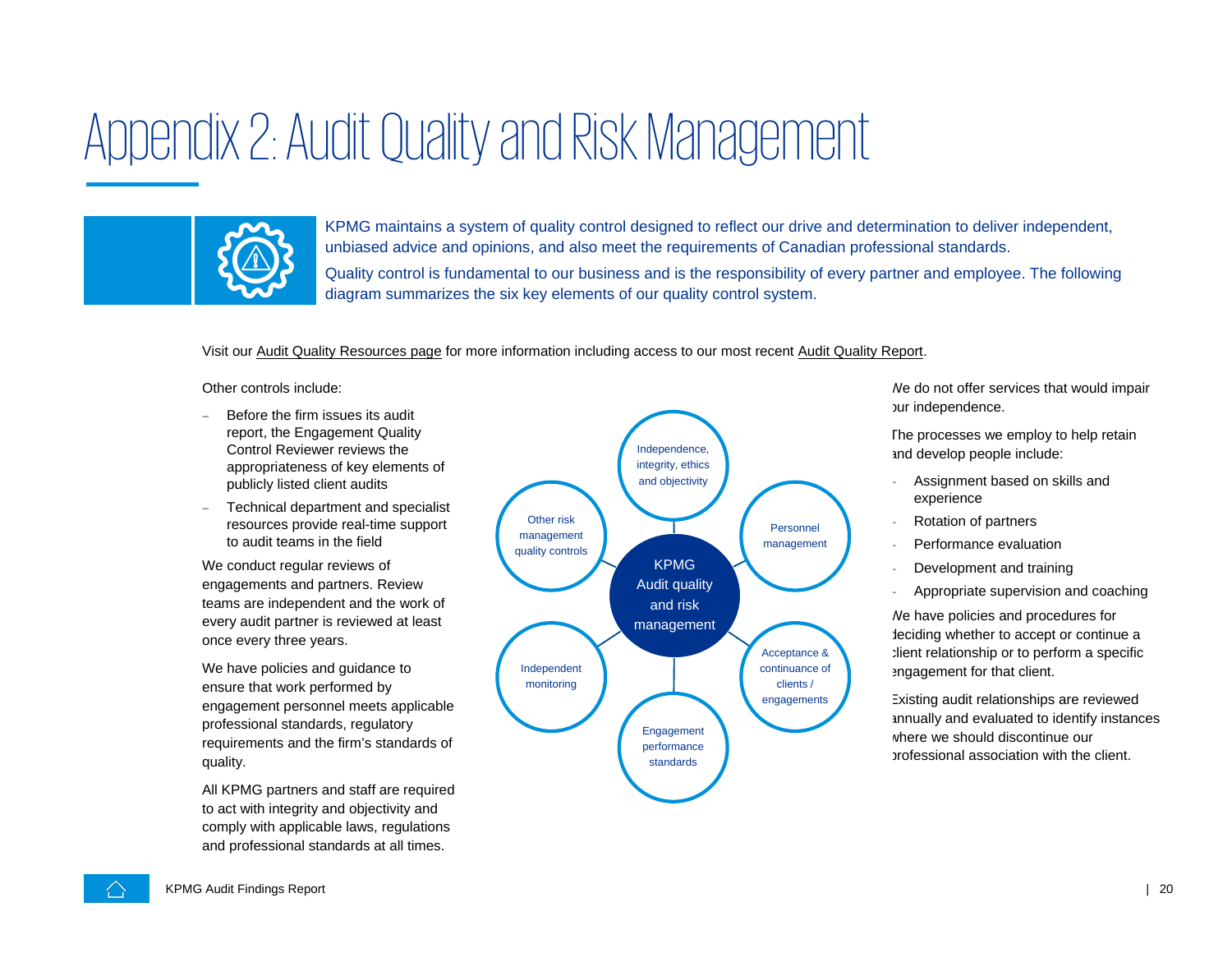### Appendix 3: Background and professional standards



#### **Internal control over financial reporting**

As your auditors, we are required to obtain an understanding of internal control over financial reporting (ICFR) relevant to the preparation and fair presentation of the financial statements in order to design audit procedures that are appropriate in the circumstances for the purpose of expressing an opinion on the financial statements but not for the purpose of expressing an opinion on internal control. Accordingly, we do not express an opinion on the effectiveness of internal control

Our understanding of ICFR was for the limited purpose described above and was not designed to identify all control deficiencies that might be significant deficiencies or material weaknesses and therefore, there can be no assurance that all significant deficiencies or material weaknesses and other control deficiencies have been identified. Our awareness of control deficiencies varies with each audit and is influenced by the nature, timing, and extent of audit procedures performed, as well as other factors.

The control deficiencies communicated to you are limited to those control deficiencies that we identified during the audit.

#### **Documents containing or referring to the audited financial statements**

We are required by our professional standards to read only documents containing or referring to audited financial statements and our related auditors' report that are available through to the date of our auditors' report. The objective of reading these documents through to the date of our auditors' report is to identify material inconsistencies, if any, between the audited financial statements and the other information. We also have certain responsibilities, if on reading the other information for the purpose of identifying material inconsistencies, we become aware of an apparent material misstatement of fact.

We are also required by our professional standards when the financial statements are translated into another language to consider whether each version, available through to the date of our auditors' report, contains the same information and carries the same meaning.